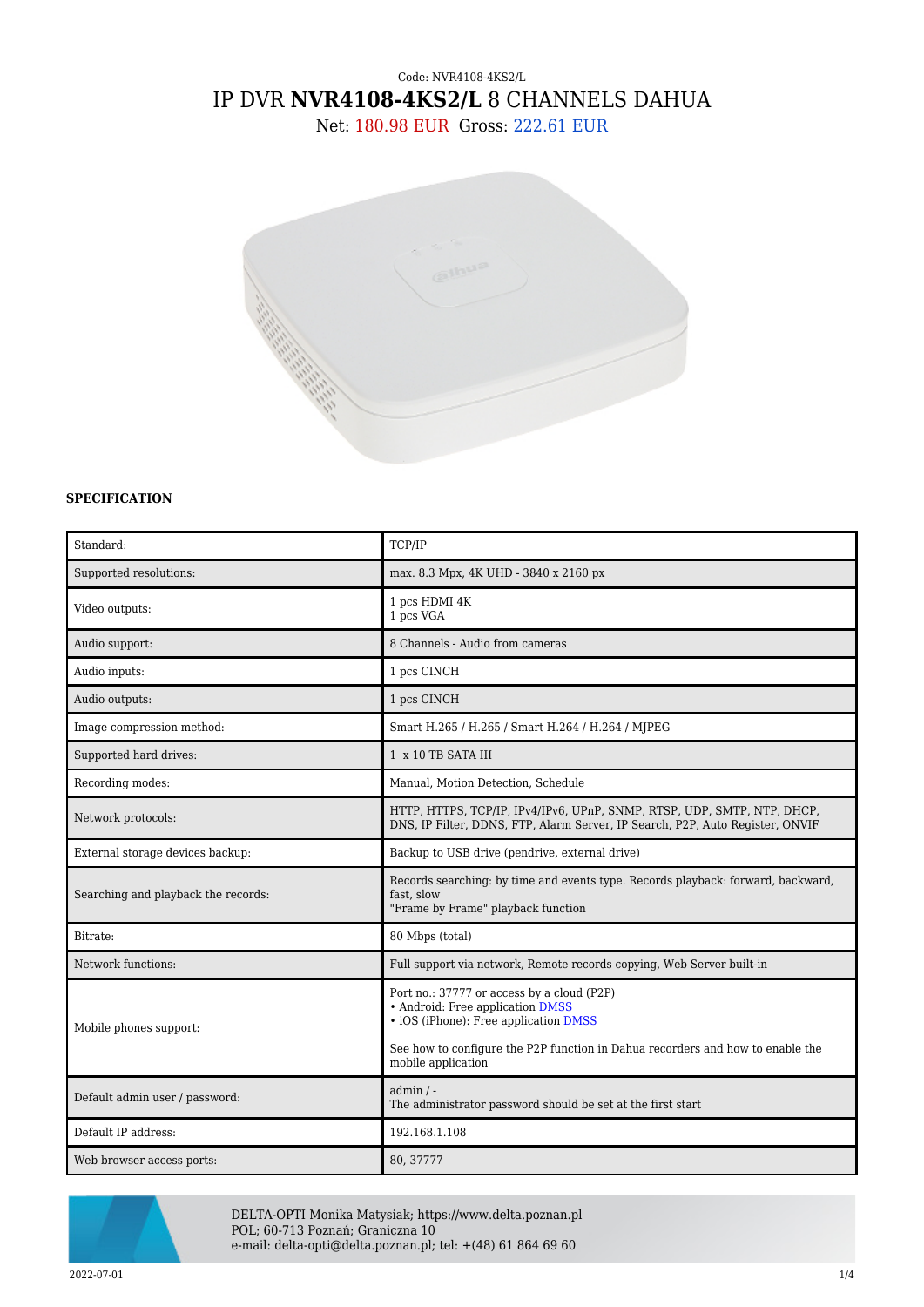| PC client access ports:          | 37777                                                                                                                                                                                                                                                                                                                                                                                                                                                                                                                                                                                                                                                                                                                                                    |  |
|----------------------------------|----------------------------------------------------------------------------------------------------------------------------------------------------------------------------------------------------------------------------------------------------------------------------------------------------------------------------------------------------------------------------------------------------------------------------------------------------------------------------------------------------------------------------------------------------------------------------------------------------------------------------------------------------------------------------------------------------------------------------------------------------------|--|
| Mobile client access ports:      | 37777                                                                                                                                                                                                                                                                                                                                                                                                                                                                                                                                                                                                                                                                                                                                                    |  |
| <b>RTSP URL:</b>                 | rtsp://admin:hasło@192.168.1.108:554/cam/realmonitor?channel=1&subtype=0 -<br>Main stream<br>rtsp://admin:hasło@192.168.1.108:554/cam/realmonitor?channel=1&subtype=1 - Sub<br>stream                                                                                                                                                                                                                                                                                                                                                                                                                                                                                                                                                                    |  |
| Alarm inputs / outputs:          |                                                                                                                                                                                                                                                                                                                                                                                                                                                                                                                                                                                                                                                                                                                                                          |  |
| PTZ control:                     | IP Speed Dome Cameras                                                                                                                                                                                                                                                                                                                                                                                                                                                                                                                                                                                                                                                                                                                                    |  |
| Motion Detection:                | ✓                                                                                                                                                                                                                                                                                                                                                                                                                                                                                                                                                                                                                                                                                                                                                        |  |
| USB:                             | 2 pcs USB 2.0                                                                                                                                                                                                                                                                                                                                                                                                                                                                                                                                                                                                                                                                                                                                            |  |
| Intelligent Image Analysis:      | ✓                                                                                                                                                                                                                                                                                                                                                                                                                                                                                                                                                                                                                                                                                                                                                        |  |
| Main features:                   | Functions are realized in cooperation of the recorder with cameras that support these<br>functions<br>• Advanced peripheral protection functions: intrusion, crossing line with separate<br>rules for vehicles and pedestrians,<br>• classification of people and vehicles,<br>• Face recognition and analysis in real time (up to 8 photos per second) :<br>- Face analysis: determination of sex, age and characteristic elements of<br>appearance (glasses, facial hair, mask)<br>- Real-time search of people on the basis of given side information in the range<br>corresponding to features recognized by artificial intelligence of the device<br>• SMD PLUS - searching for an object classified as: human, motor vehicle, non-motor<br>vehicle |  |
| Mouse support:                   | ✓                                                                                                                                                                                                                                                                                                                                                                                                                                                                                                                                                                                                                                                                                                                                                        |  |
| IR remote controller in the set: |                                                                                                                                                                                                                                                                                                                                                                                                                                                                                                                                                                                                                                                                                                                                                          |  |
| Power supply:                    | 12 V DC / 2 A (power adapter included)                                                                                                                                                                                                                                                                                                                                                                                                                                                                                                                                                                                                                                                                                                                   |  |
| Weight:                          | $0.45$ kg                                                                                                                                                                                                                                                                                                                                                                                                                                                                                                                                                                                                                                                                                                                                                |  |
| Dimensions:                      | 206 x 205 x 48 mm                                                                                                                                                                                                                                                                                                                                                                                                                                                                                                                                                                                                                                                                                                                                        |  |
| Supported languages:             | Polish, English                                                                                                                                                                                                                                                                                                                                                                                                                                                                                                                                                                                                                                                                                                                                          |  |
| Manufacturer / Brand:            | <b>DAHUA</b>                                                                                                                                                                                                                                                                                                                                                                                                                                                                                                                                                                                                                                                                                                                                             |  |
| Guarantee:                       | 3 years                                                                                                                                                                                                                                                                                                                                                                                                                                                                                                                                                                                                                                                                                                                                                  |  |

## **PRESENTATION**

Front panel:

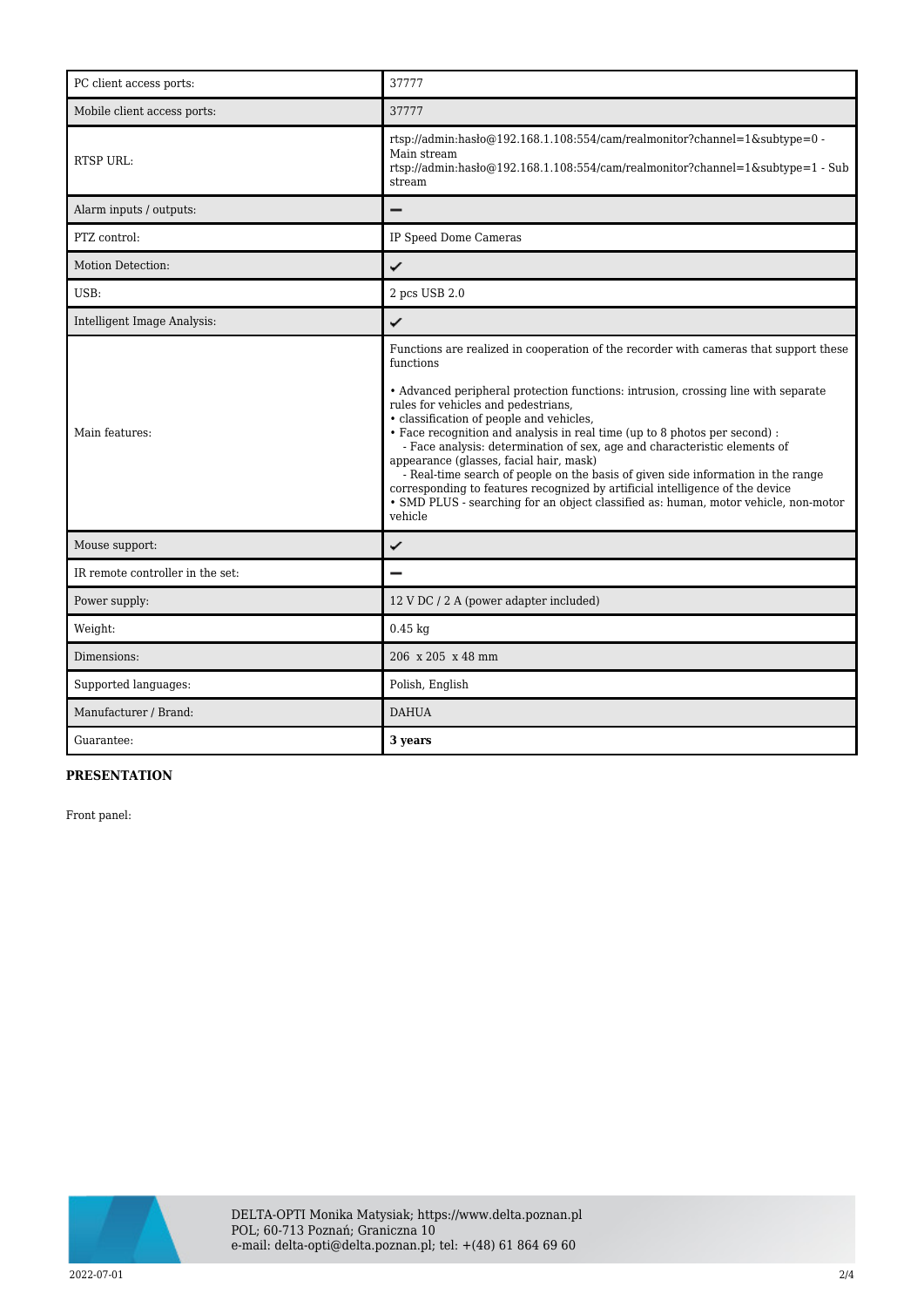

#### Rear panel:



In the kit:



Example captures of device interface:



DELTA-OPTI Monika Matysiak; https://www.delta.poznan.pl POL; 60-713 Poznań; Graniczna 10 e-mail: delta-opti@delta.poznan.pl; tel: +(48) 61 864 69 60

2022-07-01 3/4